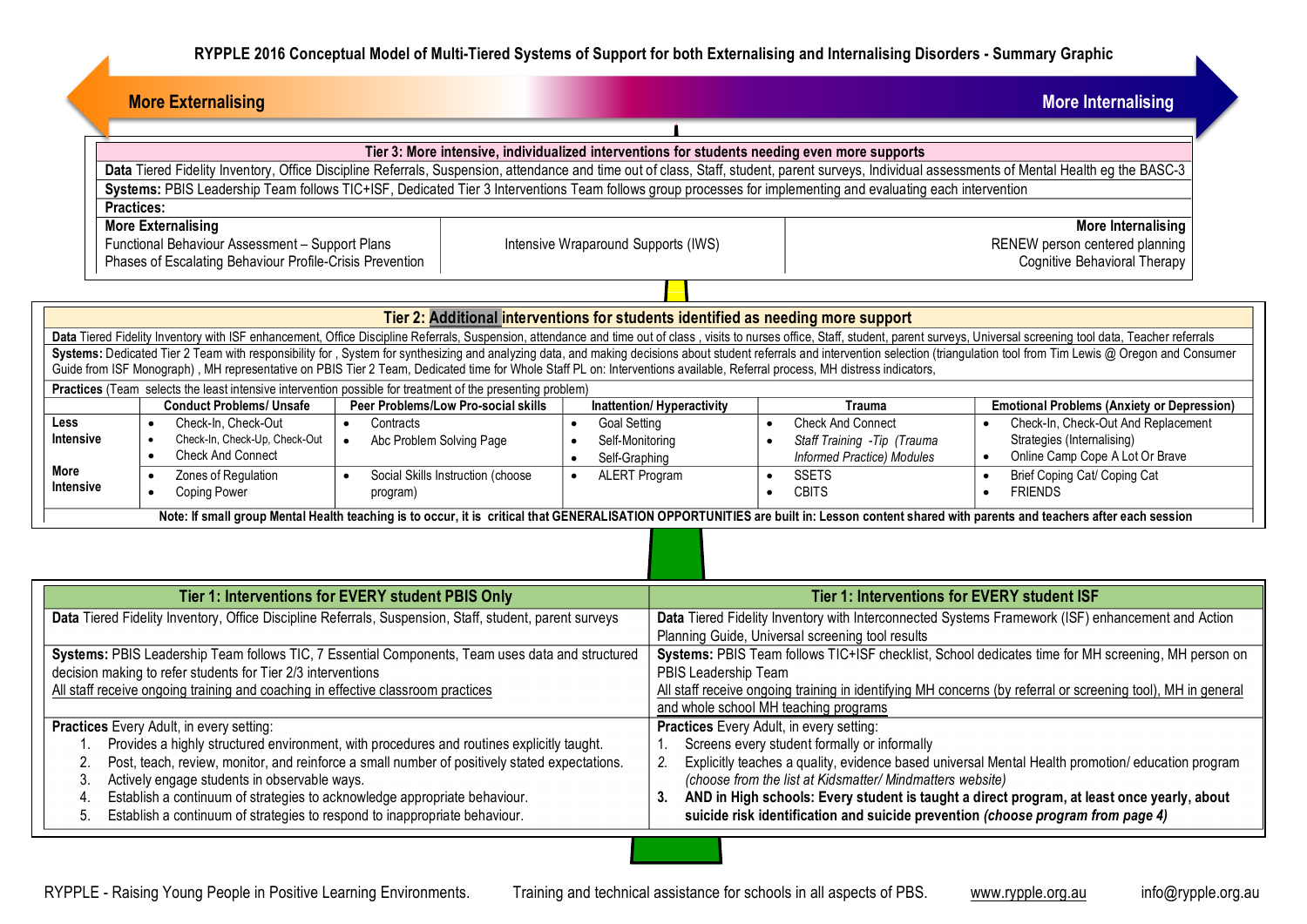**Remember: Systems are more important than practices!**

**Before you implement any of the programs here:**

## **1. Use data to determine the needs of your students and your adults**

## **2. Build systems to create the conditions for ADULT success implementing something new.**

UNIVERSAL (Tier 1) programs for High Schools, SUICIDE PREVENTION:

Criteria for High School Universal Suicide Prevention Program inclusion in review

- 1. Delivered by Teachers directly to all students and all staff
- 2. Designed specifically for use with adolescents
- 3. Directly addresses, suicide, both risk and protective elements
- 4. Includes a focus on enhancing protective factors: personal control, problem-solving skills, self-esteem and network support, and/or skill training, behavioural change, and coping strategies and social support (identified by WHO as promising strategies in suicide prevention in schools)
- 5. Focus on both students and staff identifying someone who may be at risk, and actions to take
- 6. Student resources available at low price/ free, and training available online or for low cost
- **7.** Short duration (1-4 sessions)

| Program<br>name                         | <b>Summary</b>                                                                                                                                                                                                                                                                                                                                                                                                                                              | Time cost/ duration                                                                                                                                                   | \$ cost                                                                                                                                         | <b>Training</b><br>requirements and<br>cost                          |
|-----------------------------------------|-------------------------------------------------------------------------------------------------------------------------------------------------------------------------------------------------------------------------------------------------------------------------------------------------------------------------------------------------------------------------------------------------------------------------------------------------------------|-----------------------------------------------------------------------------------------------------------------------------------------------------------------------|-------------------------------------------------------------------------------------------------------------------------------------------------|----------------------------------------------------------------------|
| More Than<br>Sad                        | Teaches teens to recognize the signs of depression in themselves and others, challenges the stigma<br>surrounding depression, and demystifies the treatment process.                                                                                                                                                                                                                                                                                        | Several short lessons                                                                                                                                                 | Downloadable resources free                                                                                                                     | Download resources<br>free                                           |
| <b>Break Free</b><br>From<br>Depression | A 4-module curriculum focused on increasing awareness around adolescent depression and help<br>seeking behaviour                                                                                                                                                                                                                                                                                                                                            | 4 in class sessions plus<br>parent and staff sessions                                                                                                                 | Free                                                                                                                                            | Webinars available<br>free                                           |
| Lifelines                               | Lifelines seeks to increase the likelihood that school staff and students will know how to identify at-<br>risk youth when they encounter them, provide an appropriate initial response, and obtain help, as<br>well as be inclined to take such action.                                                                                                                                                                                                    | Four 45-minute or two<br>90-minute lesson.                                                                                                                            | Implementation package \$225                                                                                                                    | Online training<br>available free                                    |
| SOS Signs Of<br>Suicide                 | Students are screened for depression and suicide risk and referred for professional help as<br>indicated.<br>Students also<br>View a video that teaches them to recognize signs of depression and suicide in themselves<br>and others.<br>Are taught to use the ACT technique: acknowledge that there is a problem, let the person know<br>you care, and tell a trusted adult.                                                                              | Several short lessons<br>plus time for screening<br>instrument                                                                                                        | SOS implementation package \$395                                                                                                                | Not compulsory but<br>available \$2k per site                        |
| <b>SOS Sources</b><br>of Strength       | Designed to harness the power of peer social networks to change unhealthy norms and culture,<br>ultimately preventing suicide, bullying, and substance abuse. Aims to prevent suicide by increasing<br>help seeking behaviors and promoting connections between peers and caring adults. This model<br>strengthens multiple sources of support (protective factors) around young individuals so that when<br>times get hard they have strengths to rely on. | Peer leaders 15-50 hours<br>over a 3-6 month<br>program, including a four-<br>hour initial training<br>Adult advisor training 40<br>hours over a 3-6 month<br>program | \$5000 per school approx. BUT there<br>may be the opportunity to get<br>involved for free via Australian<br><b>National University Research</b> | Trainers fee \$4000 per<br>trainer, annual<br>recertification \$1000 |